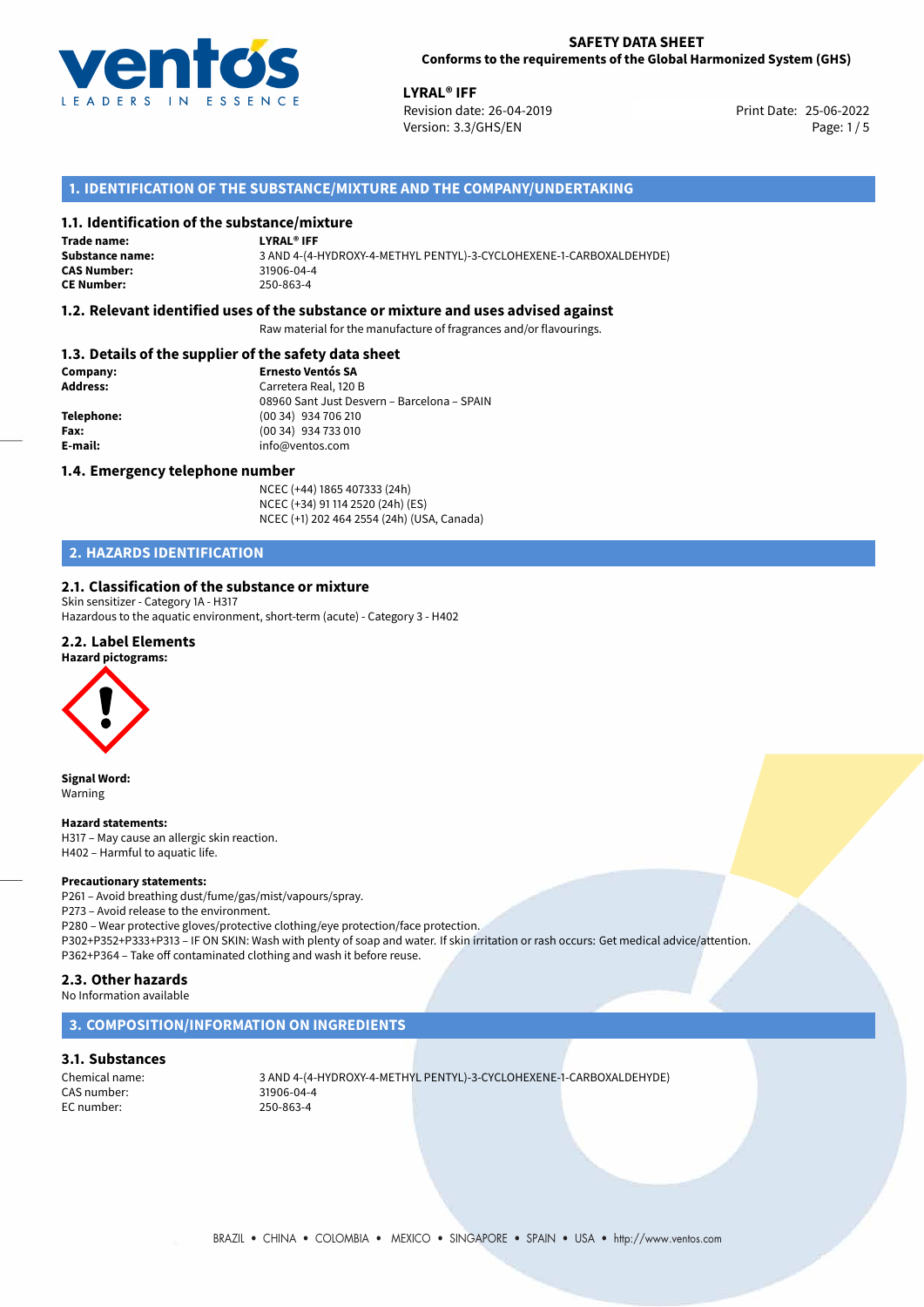

**LYRAL<sup>®</sup> IFF**<br>
Revision date: 26-04-2019 **Print Date: 25-06-2022** Version: 3.3/GHS/EN Page: 2 / 5

### **Hazardous constituents:**

| <b>Chemical Name</b>                                     | % (w/w)   | CAS No<br><b>EC No</b> | <b>Classification according to GHS</b>                                       |  |
|----------------------------------------------------------|-----------|------------------------|------------------------------------------------------------------------------|--|
| LYRAL                                                    | $\geq$ 50 |                        | 31906-04-4 Skin sensitizer - Category 1A - H317                              |  |
|                                                          |           | 250-863-4              | Hazardous to the aquatic environment, short-term (acute) - Category 3 - H402 |  |
| See the full text of the horard statements in section 16 |           |                        |                                                                              |  |

[See the full text of the hazard statements in section 16.](#page-4-0)

## **3.2. Mixtures**

Not applicable.

## **4. FIRST-AID MEASURES**

## **4.1. Description of necessary first aid measures**

| Ingestion:    | Rinse mouth with water.<br>Obtain medical advice.<br>Keep at rest. Do not induce vomiting.                            |
|---------------|-----------------------------------------------------------------------------------------------------------------------|
|               |                                                                                                                       |
| Eye contact:  | In case of contact with eyes, rinse immediately with plenty of water for at least 15 minutes and seek medical advice. |
| Inhalation:   | Remove person to fresh air and keep at rest.                                                                          |
|               | Seek immediate medical advice.                                                                                        |
| Skin contact: | Take off immediately all contaminated clothing.                                                                       |
|               | Thoroughly wash affected skin with soap and water.                                                                    |
|               | Seek medical attention if symptoms persist.                                                                           |

## **4.2. Most important symptoms and effects, both acute and delayed**

No information available.

#### **4.3. Indication of any immediate medical attention and special treatment needed** No information available.

# **5. FIRE-FIGHTING MEASURES**

## **5.1. Extinguishing Media**

Water spray, carbon dioxide, dry chemical powder or appropriate foam. For safety reasons do not use full water jet.

## **5.2. Special hazards arising from the substance or mixture**

Known or Anticipated Hazardous Products of Combustion: Emits toxic fumes under fire conditions.

## **5.3. Advice for firefighters**

High temperatures can lead to high pressures inside closed containers. Avoid inhalation of vapors that are created. Use appropriate respiratory protection. Do not allow spillage of fire to be poured into drains or watercourses. Wear self-contained breathing apparatus and protective clothing.

## **6. ACCIDENTAL RELEASE MEASURES**

## **6.1. Personal precautions, protective equipment and emergency procedures**

Evacuate surronding areas. Ensure adequate ventilation. Keep unnecessary and unprotected personnel from entering. Do not breathe vapor/spray. Avoid contact with skin and eyes. Information regarding personal protective measures: see section 8.

## **6.2. Environmental precautions**

To avoid possible contamination of the environment, do not discharge into any drains, surface waters or groundwaters.

## **6.3. Methods and materials for containment and cleaning up**

Cover with an inert, inorganic, non-combustible absorbent material (e.g. dry-lime, sand, soda ash). Place in covered containers using non-sparking tools and transport outdoors. Avoid open flames or sources of ignition (e.g. pilot lights on gas hot water heater). Ventilate area and wash spill site after material pickup is complete.

## **6.4. Reference to other sections**

Information regarding exposure controls, personal protection and disposal considerations can be found in sections 8 and 13.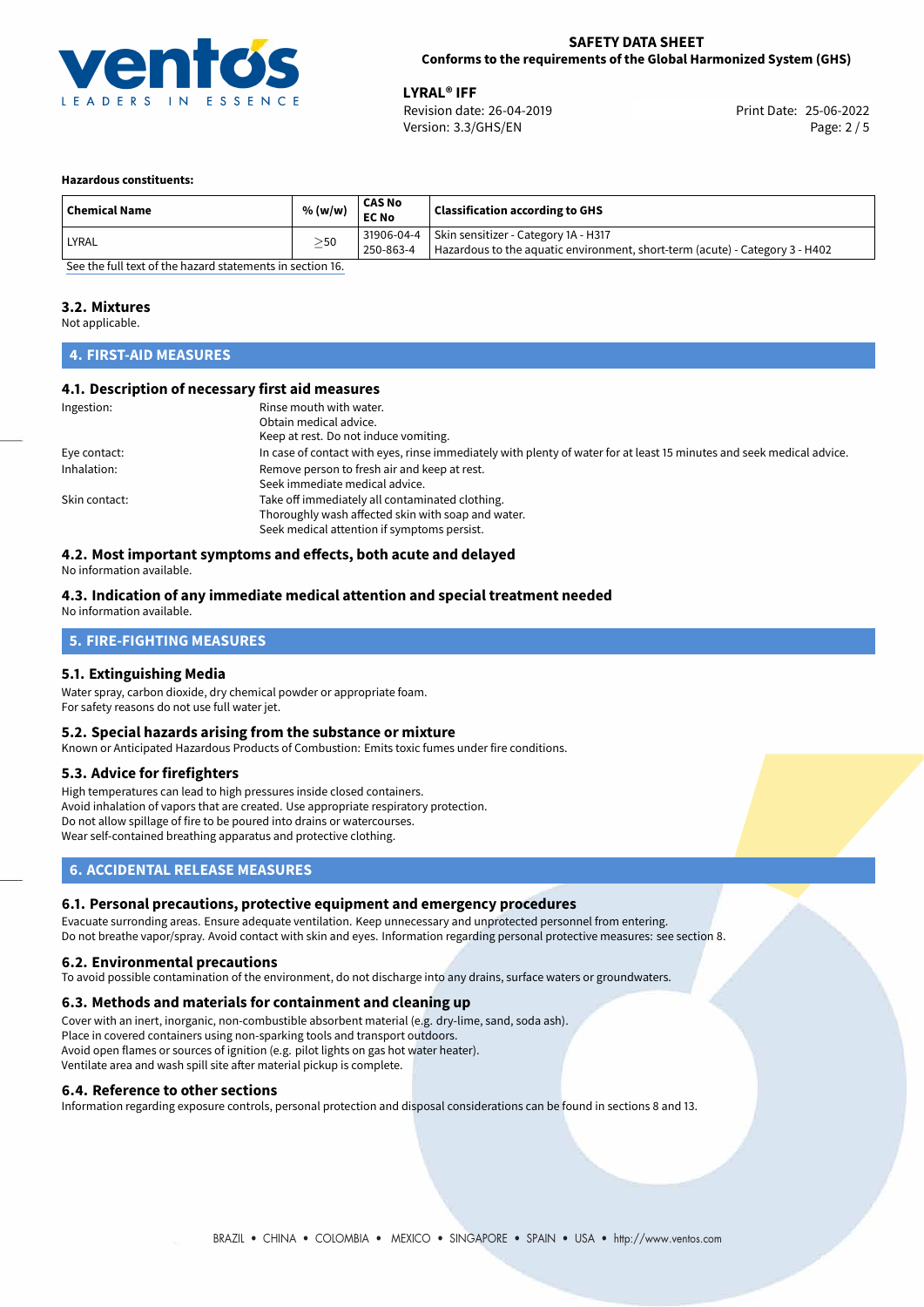

**LYRAL<sup>®</sup> IFF**<br>
Revision date: 26-04-2019 **Print Date: 25-06-2022** Version: 3.3/GHS/EN Page: 3 / 5

## **7. HANDLING AND STORAGE**

## **7.1. Precautions for safe handling**

Do not store or handle this material near food or drinking water. Do not smoke. Avoid contact with the eyes, skin and clothing. Wear protective clothing and use glasses. Observe the rules of safety and hygiene at work. Keep in the original container or an alternative made from a compatible material.

## **7.2. Conditions for safe storage, including any incompatibilities**

Store in tightly closed and preferably full containers in a cool, dry and ventilated area, protected from light. Keep away from sources of ignition (e.g. hot surfaces, sparks, flame and static discharges). Keep away from incompatible materials (see section 10).

## **7.3. Specific end use(s)**

No information available.

**8. EXPOSURE CONTROLS AND PERSONAL PROTECTION**

## **8.1. Control parameters**

Components with occupational exposure limits: None known.

### **8.2. Exposure controls**

Measures should be taken to prevent materials from being splashed into the body. Provide adequate ventilation, according to the conditions of use. Use a mechanical exhaust if required.

### **8.3. Individual protection measures, such as personal protective equipment**

| Eye/Face protection:             | Chemical safety goggles are recommended. Wash contaminated goggles before reuse.                                                            |
|----------------------------------|---------------------------------------------------------------------------------------------------------------------------------------------|
| Hand Protection:                 | Chemical-resistant gloves are recommended. Wash contaminated gloves before reuse.                                                           |
| Body protection:                 | Personal protective equipment for the body should be selected based on the task being performed and the risks<br>involved.                  |
| Respiratory Protection:          | In case of insufficient ventilation, use suitable respiratory equipment.                                                                    |
| Environmental exposure controls: | Emissions from ventilation or process equipment should be checked to ensure they comply with environmental<br>protection legislation.       |
|                                  | In some cases, filters or engineering modifications to the process equipment will be necessary to reduce emissions to<br>acceptable levels. |
|                                  |                                                                                                                                             |

## **9. PHYSICAL AND CHEMICAL PROPERTIES**

## **9.1. Information on basic physical and chemical properties**

| Appearance:                            | Liquid                    |
|----------------------------------------|---------------------------|
| Colour:                                | Conforms to standard      |
| Odour:                                 | Conforms to standard      |
| Odour theshold:                        | Not determined            |
| pH:                                    | Not determined            |
| Melting point/freezing point:          | Not determined            |
| Boling point/boiling range:            | Not determined            |
| Flash point:                           | $105^{\circ}$ C           |
| Evaporation rate:                      | Not determined            |
| Flammability:                          | Not determined            |
| Lower flammability/Explosive limit:    | Not determined            |
| Upper flammability/Explosive limit:    | Not determined            |
| Vapour pressure:                       | 0,0626 calc. (kPa)        |
| Vapour Density:                        | Not determined            |
| Density:                               | $0,985-0,993$ g/mL (20°C) |
| Relative density:                      | $0,985 - 0,993$ (20°C)    |
| Water solubility:                      | <b>INSOLUBLE IN WATER</b> |
| Solubility in other solvents:          | SOLUBLE IN ETHANOL        |
| Partition coefficient n-octanol/water: | Not determined            |
| Auto-ignition temperature:             | Not determined            |
| Decomposition temperature:             | Not determined            |
| Viscosity, dynamic:                    | Not determined            |
| Viscosity, kinematic:                  | Not determined            |
| Explosive properties:                  | Not determined            |
| Oxidising properties:                  | Not determined            |
|                                        |                           |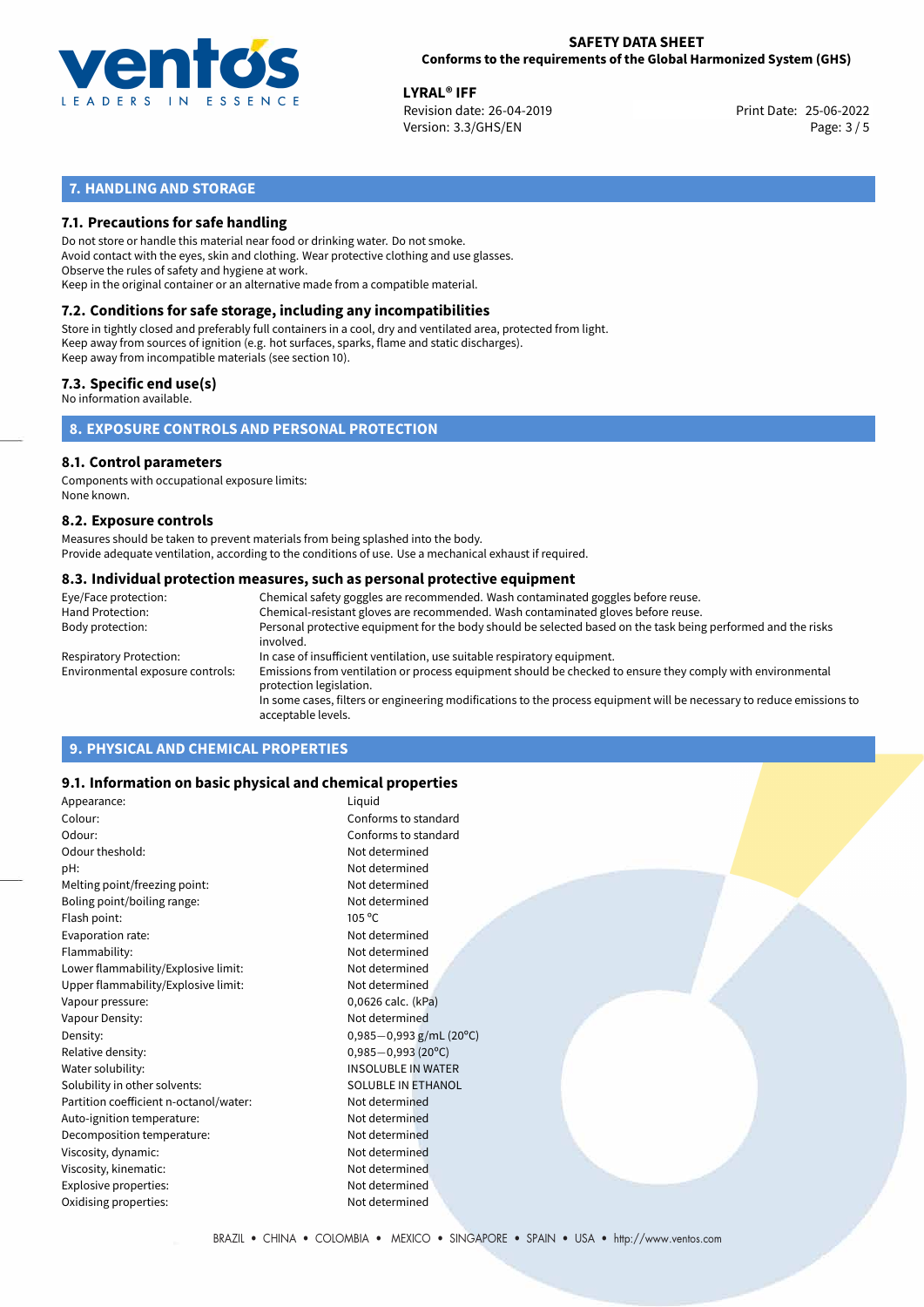

**LYRAL<sup>®</sup> IFF**<br>
Revision date: 26-04-2019 **Print Date: 25-06-2022** Version: 3.3/GHS/EN Page: 4 / 5

## **10. STABILITY AND REACTIVITY**

## **10.1. Reactivity**

No hazardous reactions if stored and handled as prescribed/indicated.

### **10.2. Chemical stability**

The product is stable if stored and handled as prescribed/indicated.

### **10.3. Possibility of hazardous reactions**

No hazardous reactions if stored and handled as prescribed/indicated.

### **10.4. Conditions to Avoid**

Conditions to Avoid: Excessive heat, flame or other ignition sources.

## **10.5. Incompatible materials**

Avoid contact with strong acids and bases and oxidizing agents.

### **10.6. Hazardous decomposition products**

During combustion may form carbon monoxide and unidentified organic compounds.

## **11. TOXICOLOGICAL INFORMATION**

| <b>Acute toxicity</b>             | Based on the data available, the criteria for classification are not met.<br>Experimental/calculated data:<br>LD50(acute/oral): 4971 mg/kg. (Rat). (OECD 401). |
|-----------------------------------|----------------------------------------------------------------------------------------------------------------------------------------------------------------|
|                                   | LD50 (acute/dermal) : >5000 mg/kg. (Rabbit). (OECD 402).                                                                                                       |
| <b>Skin corrosion/irritation</b>  | Based on the data available, the criteria for classification are not met.                                                                                      |
|                                   | Experimental/calculated data:                                                                                                                                  |
|                                   | Skin irritation : Non-irritant. (Rabbit).                                                                                                                      |
| Serious eye damage/irritation     | Based on the data available, the criteria for classification are not met.                                                                                      |
|                                   | Experimental/calculated data:                                                                                                                                  |
|                                   | Eye irritation: Non-irritant. (Rabbit). (OECD 405).                                                                                                            |
| Respiratory or skin sensitisation | May cause an allergic skin reaction.                                                                                                                           |
|                                   | Experimental/calculated data:                                                                                                                                  |
|                                   | HRIPT: Non-sensitizing.                                                                                                                                        |
|                                   | LLNA: Sensitizing. (Mouse). (OECD 429).                                                                                                                        |
| <b>Germ cell mutagenicity</b>     | Based on the data available, the criteria for classification are not met.                                                                                      |
|                                   | Experimental/calculated data:                                                                                                                                  |
|                                   | Ames: Negative.                                                                                                                                                |
| Carcinogenicity                   | Based on the data available, the criteria for classification are not met.                                                                                      |
| <b>Reproductive toxicity</b>      | Based on the data available, the criteria for classification are not met.                                                                                      |
| <b>STOT-single exposure</b>       | Based on the data available, the criteria for classification are not met.                                                                                      |
| <b>STOT-repeated exposure</b>     | Based on the data available, the criteria for classification are not met.                                                                                      |
| <b>Aspiration hazard</b>          | Based on the data available, the criteria for classification are not met.                                                                                      |

## **12. ECOLOGICAL INFORMATION**

## **12.1. Toxicity**

#### **Assessment:**

Harmful to aquatic life.

**Experimental/calculated data:**

- · Toxicity for fish: LC50 (96h) : 11,8 mg/L. (Pimephales promelas). (OECD 203).
- · Toxicity for aquatic invertebrates: EC50 (48h) : 15 mg/L. (Daphnia magna). (OECD 202).
- · Toxicity for algae: ErC50 (72h) : 25,4 mg/L. (Pseudokirchneriella subcapitata). (OECD 201).

## **12.2. Degradability**

Biodegradation : 63%. (OECD 301D).

## **12.3. Bioaccumulative potential**

log Kow : 2,1.

## **12.4. Soil mobility**

No information available.

#### **12.5. Other adverse effects**

See also sections 6, 7, 13 and 15 Do not allow to get into waste water or waterways.